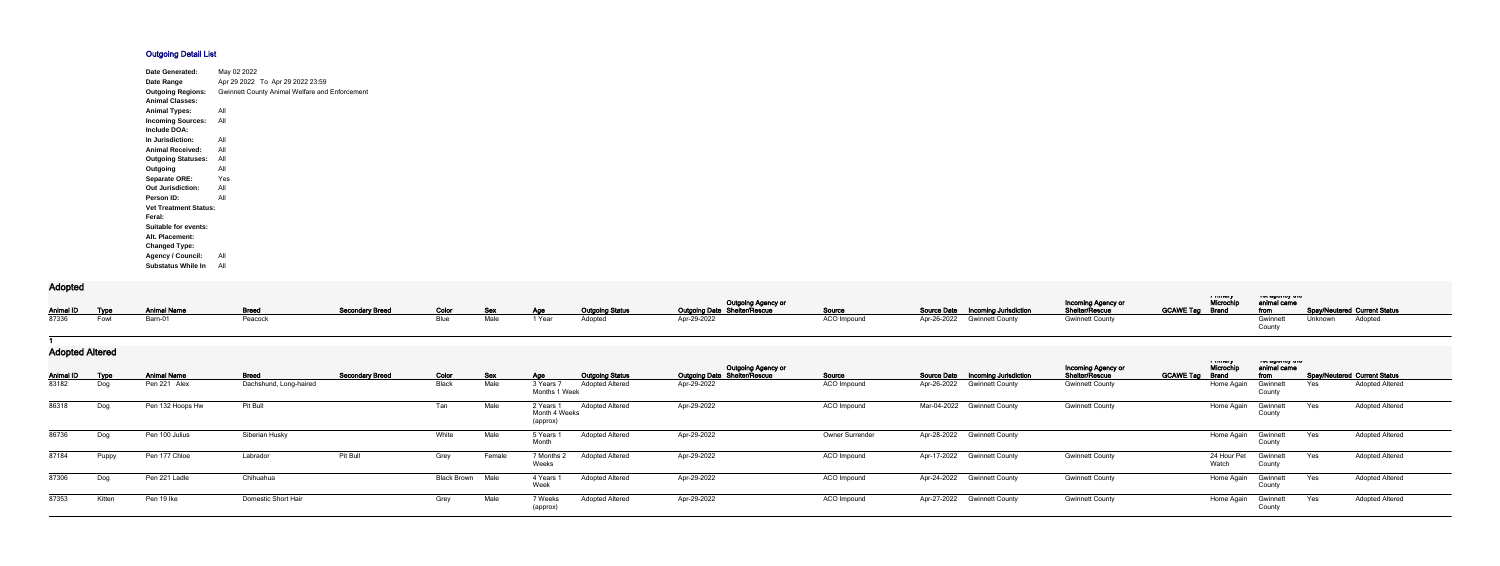| 87354                     | Kitten             | Pen 19 Mike                      | Domestic Short Hair        |                        | Grey                      | Male                 | 7 Weeks<br>(approx)                       | <b>Adopted Altered</b>                        | Apr-29-2022 |                                                    | <b>ACO</b> Impound     | Apr-27-2022 Gwinnett County                                       | <b>Gwinnett County</b>               |                        | Home Again                    | Gwinnett<br>County              | Yes     | <b>Adopted Altered</b>                              |
|---------------------------|--------------------|----------------------------------|----------------------------|------------------------|---------------------------|----------------------|-------------------------------------------|-----------------------------------------------|-------------|----------------------------------------------------|------------------------|-------------------------------------------------------------------|--------------------------------------|------------------------|-------------------------------|---------------------------------|---------|-----------------------------------------------------|
| 87355                     | Kitten             | Pen 18 Snickers                  | Domestic Short Hair        |                        | Grey                      | Female               | 7 Weeks<br>(approx)                       | <b>Adopted Altered</b>                        | Apr-29-2022 |                                                    | ACO Impound            | Apr-27-2022 Gwinnett County                                       | <b>Gwinnett County</b>               |                        | Home Again                    | Gwinnett<br>County              | Yes     | <b>Adopted Altered</b>                              |
| 87356                     | Kitten             | Pen 18 Hershey                   | Domestic Short Hair        |                        | Grey                      | Male                 | 7 Weeks<br>(approx)                       | <b>Adopted Altered</b>                        | Apr-29-2022 |                                                    | ACO Impound            | Apr-27-2022 Gwinnett County                                       | <b>Gwinnett County</b>               |                        | Home Again                    | Gwinnett<br>County              | Yes     | <b>Adopted Altered</b>                              |
| 87373                     | Cat                | Pen 27/28 Zoe                    | Domestic Short Hair        |                        | Muted Calico Female       |                      |                                           | 1 Year (approx) Adopted Altered               | Apr-29-2022 |                                                    | <b>Owner Surrender</b> | Apr-27-2022 Gwinnett County                                       |                                      |                        | Home Again                    |                                 | Yes     | <b>Adopted Altered</b>                              |
| 87375                     | Kitten             | Pen 22c Reba                     | Domestic Short Hair        |                        | Orange Tabby Female       |                      | 4 Months<br>(approx)                      | <b>Adopted Altered</b>                        | Apr-29-2022 |                                                    | Owner Surrender        | Apr-27-2022 Gwinnett County                                       |                                      |                        | Home Again                    |                                 | Yes     | <b>Adopted Altered</b>                              |
| 87376                     | Kitten             | Pen 22c Amber                    | Domestic Short Hair        |                        | Orange Tabby Female       |                      | 4 Months<br>(approx)                      | <b>Adopted Altered</b>                        | Apr-29-2022 |                                                    | Owner Surrender        | Apr-27-2022 Gwinnett County                                       |                                      |                        | Home Again                    |                                 | Yes     | <b>Adopted Altered</b>                              |
| 87377                     | Kitten             | Pen 20c Kelly                    | Domestic Short Hair        |                        | Grey                      | Male                 | 4 Months<br>(approx)                      | <b>Adopted Altered</b>                        | Apr-29-2022 |                                                    | Owner Surrender        | Apr-27-2022 Gwinnett County                                       |                                      |                        | Home Again                    |                                 | Yes     | <b>Adopted Altered</b>                              |
| 13                        |                    |                                  |                            |                        |                           |                      |                                           |                                               |             |                                                    |                        |                                                                   |                                      |                        |                               |                                 |         |                                                     |
| Reclaimed                 |                    |                                  |                            |                        |                           |                      |                                           |                                               |             | Outgoing Agency or<br>Outgoing Date Shelter/Rescue |                        |                                                                   | Incoming Agency or<br>Shelter/Rescue |                        | a music<br>Microchip          | ושג טאַוועץ גווע<br>animal came |         |                                                     |
| <b>Animal ID</b>          | <b>Type</b>        | <b>Animal Name</b>               | <b>Breed</b>               | <b>Secondary Breed</b> | <b>Color</b>              | <u>Sex</u>           | <u>Age</u>                                | <b>Outgoing Status</b>                        |             |                                                    | Source                 | Source Date Incoming Jurisdiction                                 |                                      | <b>GCAWE Tag Brand</b> |                               | from                            |         | <b>Spay/Neutered Current Status</b>                 |
| 72925                     | Dog                | Polo                             | Spaniel                    |                        | White                     | Male                 | 16 Years 2<br>Months 3<br>Weeks           | Reclaimed                                     | Apr-29-2022 |                                                    | ACO Impound            | Apr-29-2022 Gwinnett County                                       | <b>Gwinnett County</b>               |                        | Home Again                    | Gwinnett<br>County              | No      | Reclaimed                                           |
| 82100                     | Dog                | Sd 14 Chiva                      | Labrador                   |                        | White                     | Male                 | 1 Year 7<br>Months 3<br>Weeks<br>(approx) | Reclaimed                                     | Apr-29-2022 |                                                    | ACO Impound            | Apr-27-2022 Gwinnett County                                       | <b>Gwinnett County</b>               |                        | Home Again                    | Gwinnett<br>County              | Yes     | Reclaimed                                           |
| 87204                     | Dog                | Dh 9 Boss Hw++                   | Pit Bull                   |                        | <b>Brown Brindle Male</b> |                      | 4 Years 1<br>Week                         | Reclaimed                                     | Apr-29-2022 |                                                    | ACO Impound            | Apr-18-2022 Gwinnett County                                       | <b>Gwinnett County</b>               |                        | Home Again                    | Gwinnett<br>County              | Yes     | Reclaimed                                           |
| 87444                     | Dog                | Sd-5 Alpha                       | Siberian Husky             |                        | Black                     | Unknown              | 4 Years                                   | Reclaimed                                     | Apr-29-2022 |                                                    | ACO Impound            | Apr-28-2022 Gwinnett County                                       | <b>Gwinnett County</b>               |                        | 24 Hour Pet<br>Watch          | Gwinnet<br>County               | Unknown | Reclaimed                                           |
| 87445                     | Dog                | Sd-4 Bell                        | Shepherd                   |                        | Brown                     | Unknown              | 4 Years                                   | Reclaimed                                     | Apr-29-2022 |                                                    | ACO Impound            | Apr-28-2022 Gwinnett County                                       | <b>Gwinnett County</b>               |                        | 24 Hour Pet Gwinnett<br>Watch | County                          | Unknown | Reclaimed                                           |
| 87449                     | Dog                | Sd-12 Allie                      | <b>Collie Smooth</b>       |                        | <b>Black Brown</b>        | Female               | 1 Year                                    | Reclaimed                                     | Apr-29-2022 |                                                    | ACO Impound            | Apr-28-2022 Gwinnett County                                       | <b>Gwinnett County</b>               |                        | Home Again                    | Gwinnett<br>County              | No      | Reclaimed                                           |
|                           |                    |                                  |                            |                        |                           |                      |                                           |                                               |             |                                                    |                        |                                                                   |                                      |                        |                               |                                 |         |                                                     |
| <b>Transfer Out</b>       |                    |                                  |                            |                        |                           |                      |                                           |                                               |             |                                                    |                        |                                                                   |                                      |                        | a music                       |                                 |         |                                                     |
|                           |                    |                                  |                            |                        |                           |                      |                                           |                                               |             | Outgoing Agency or<br>Outgoing Date Shelter/Rescue |                        |                                                                   | Incoming Agency or<br>Shelter/Rescue |                        | Microchip                     | animal came                     |         |                                                     |
| <b>Animal ID</b><br>87091 | <b>Type</b><br>Dog | <b>Animal Name</b><br>Dh15 Dandy | <b>Breed</b><br>Rottweiler | <b>Secondary Breed</b> | Color<br>Black            | <b>Sex</b><br>Female | <u>Age</u><br>2 Years 2                   | <b>Outgoing Status</b><br><b>Transfer Out</b> |             | Apr-29-2022 Rottweiler Hearts Rescue               | Source<br>ACO Impound  | Source Date  Incoming Jurisdiction<br>Apr-12-2022 Gwinnett County | <b>Gwinnett County</b>               | <b>GCAWE Tag Brand</b> | Home Again                    | from<br>Gwinnett                | Yes     | <b>Spay/Neutered Current Status</b><br>Transfer Out |
|                           |                    |                                  |                            |                        |                           |                      | Weeks                                     |                                               |             |                                                    |                        |                                                                   |                                      |                        |                               | County                          |         |                                                     |
| 87318                     | Kitten             | Er Dale                          | Domestic Short Hair        |                        | Brown Tabby Male          |                      | 5 Weeks                                   | <b>Transfer Out</b>                           |             | Apr-29-2022 Furkids, Inc (Cat Adoptions)           | ACO Impound            | Apr-25-2022 Gwinnett County                                       | <b>Gwinnett County</b>               |                        | Home Again                    | Gwinnett<br>County              | No      | Transfer Out                                        |
| 87320                     | Kitten             | Er Chip                          | Domestic Short Hair        |                        | <b>Brown Tabby Male</b>   |                      | 5 Weeks                                   | <b>Transfer Out</b>                           |             | Apr-29-2022 Furkids, Inc (Cat Adoptions)           | ACO Impound            | Apr-25-2022 Gwinnett County                                       | <b>Gwinnett County</b>               |                        | Home Again                    | Gwinnett<br>County              | No      | <b>Transfer Out</b>                                 |
|                           |                    |                                  |                            |                        |                           |                      |                                           |                                               |             |                                                    |                        |                                                                   |                                      |                        |                               |                                 |         |                                                     |
| <b>Llangelated Death</b>  |                    |                                  |                            |                        |                           |                      |                                           |                                               |             |                                                    |                        |                                                                   |                                      |                        |                               |                                 |         |                                                     |

**Unassisted Death**